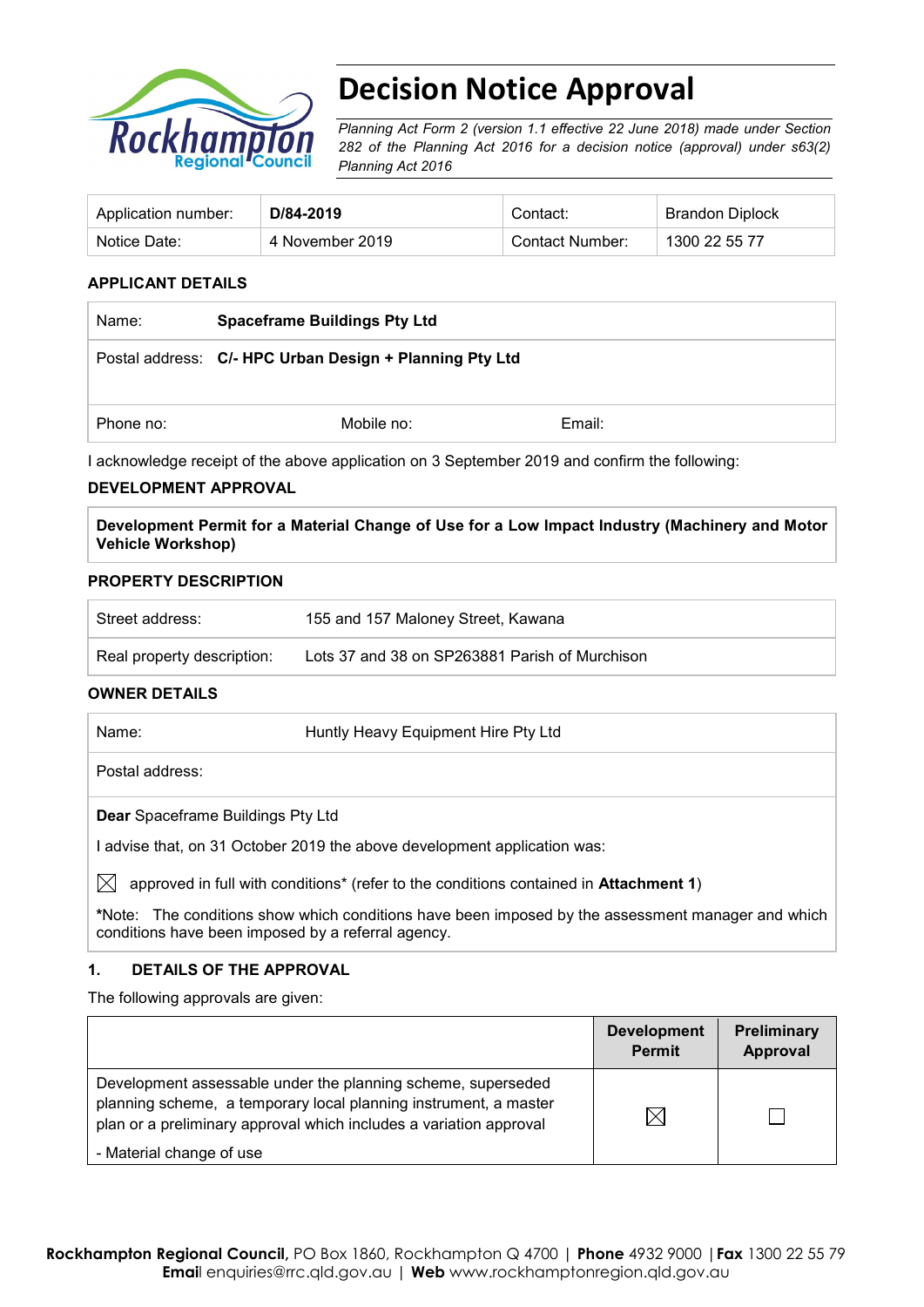# **2. CONDITIONS**

This approval is subject to the conditions in Attachment 1.

# **3. FURTHER DEVELOPMENT PERMITS REQUIRED**

Please be advised that the following development permits are required to be obtained before the development can be carried out:

| Type of development permit required | Subject of the required development permit |
|-------------------------------------|--------------------------------------------|
| <b>Operational Works</b>            | <b>Access and Parking Works</b>            |
|                                     | Stormwater Works                           |
|                                     | Roof and Allotment Drainage Works          |
| <b>Building Works</b>               |                                            |
| Plumbing and Drainage Works         |                                            |

# **4. REFERRAL AGENCIES NIL**

# **5. THE APPROVED PLANS**

**The approved development must be completed and maintained generally in accordance with the approved drawings and documents:**

| <b>Drawing/report title</b> | <b>Prepared by</b> | <b>Dated</b>   | Reference number | <b>Revision</b> |
|-----------------------------|--------------------|----------------|------------------|-----------------|
| Site Plan                   | Space Frame        | 8 October 2019 | 4221 SK01-6      |                 |
| Ground Floor Plan           | Space Frame        | 15 August 2019 | 4221 SK02-4      |                 |
| <b>Elevations</b>           | Space Frame        | 15 August 2019 | 4221 SK03-4      |                 |
| Stormwater Plan             | Space Frame        | 8 October 2019 | 4221-61-2        |                 |
| Stormwater Management Plan  | Space Frame        | 9 October 2019 | J7059 V1.0       | -               |

### **6. CURRENCY PERIOD FOR THE APPROVAL (s.85 of the** *Planning Act***)**

The standard currency periods stated in section 85 of *Planning Act 2016* apply to each aspect of development in this approval, if not stated in the conditions of approval attached.

## **7. STATEMENT OF REASONS**

| Description of the<br>development | The proposed development is for a Material Change of Use for a Low Impact<br>Industry (Machinery and Motor Vehicle Workshop)                                                                                                                                                                                                                                    |  |  |
|-----------------------------------|-----------------------------------------------------------------------------------------------------------------------------------------------------------------------------------------------------------------------------------------------------------------------------------------------------------------------------------------------------------------|--|--|
| <b>Reasons for Decision</b>       | The proposed use is consistent with the surrounding industrial uses and<br>a)<br>has ensured that there are no additional impacts off-site as a result of its<br>operation.                                                                                                                                                                                     |  |  |
|                                   | The proposed use does not compromise the strategic framework in the<br>b)<br>Rockhampton Region Planning Scheme 2015;                                                                                                                                                                                                                                           |  |  |
|                                   | Assessment of the development against the relevant zone purpose,<br>C)<br>planning scheme codes and planning scheme policies demonstrates that<br>the proposed development will not cause significant adverse impacts on the<br>surrounding natural environment, built environment and infrastructure,<br>community facilities, or local character and amenity; |  |  |
|                                   | The proposed development does not compromise the relevant State<br>d)<br><i>Planning Policy</i> ; and                                                                                                                                                                                                                                                           |  |  |
|                                   | On balance, the application should be approved because<br>e)<br>the<br>circumstances favour Council exercising its discretion to approve the<br>application even though the development does not comply with an aspect<br>of the assessment benchmarks.                                                                                                         |  |  |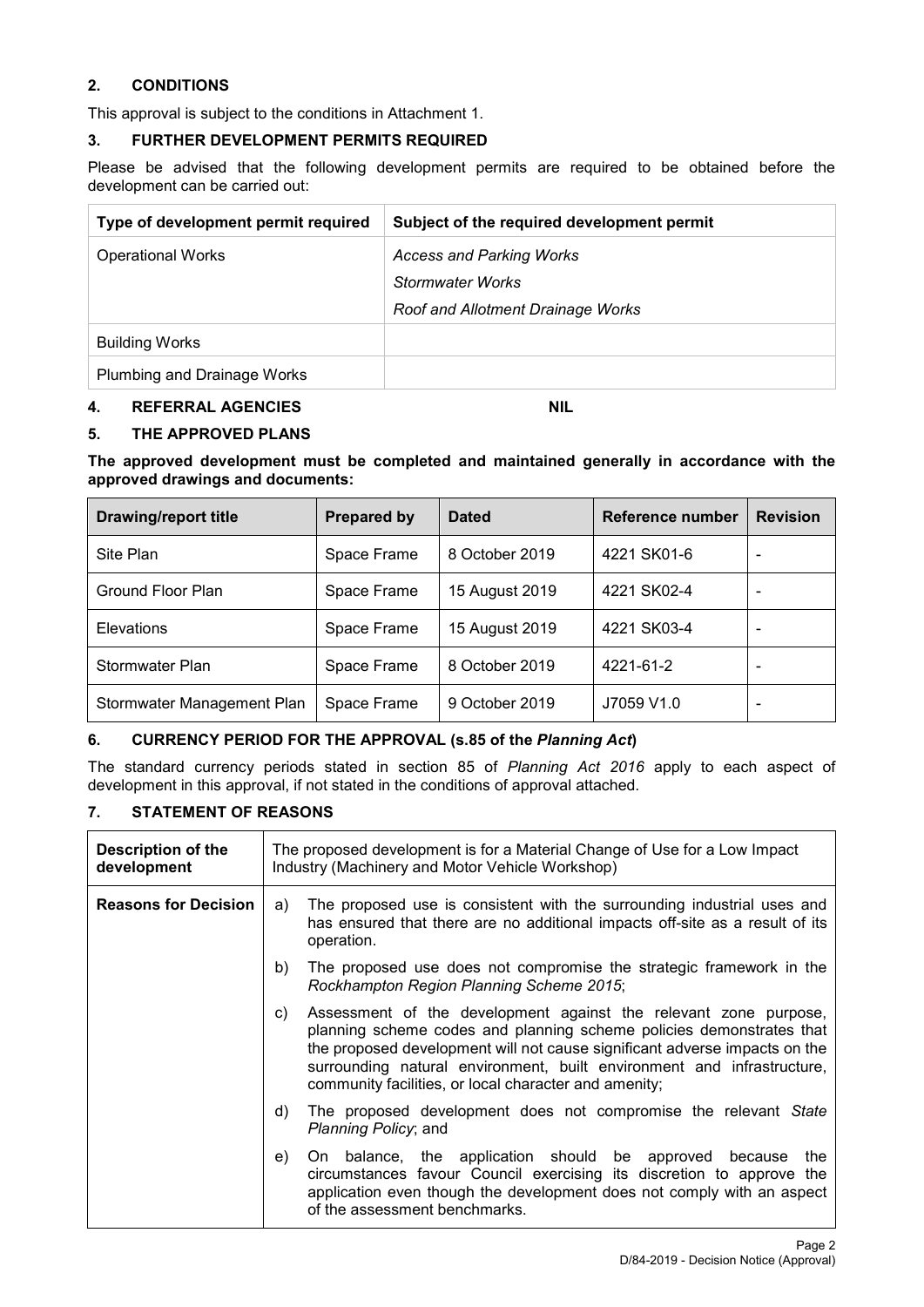| Assessment<br><b>Benchmarks</b>      | The proposed development was assessed against the following assessment<br>benchmarks:                                                                 |                                                                                                                                                                                                                                                                                                                                                            |  |  |  |
|--------------------------------------|-------------------------------------------------------------------------------------------------------------------------------------------------------|------------------------------------------------------------------------------------------------------------------------------------------------------------------------------------------------------------------------------------------------------------------------------------------------------------------------------------------------------------|--|--|--|
|                                      | $\bullet$                                                                                                                                             | Low Impact Industry Zone Code;                                                                                                                                                                                                                                                                                                                             |  |  |  |
|                                      |                                                                                                                                                       | Access, Parking and Transport Code;                                                                                                                                                                                                                                                                                                                        |  |  |  |
|                                      | Landscape Code;<br>$\bullet$                                                                                                                          |                                                                                                                                                                                                                                                                                                                                                            |  |  |  |
|                                      | Stormwater Management Code;                                                                                                                           |                                                                                                                                                                                                                                                                                                                                                            |  |  |  |
|                                      | Waste Management Code;<br>$\bullet$                                                                                                                   |                                                                                                                                                                                                                                                                                                                                                            |  |  |  |
|                                      | Water and Sewer Code;<br>$\bullet$                                                                                                                    |                                                                                                                                                                                                                                                                                                                                                            |  |  |  |
|                                      | $\bullet$                                                                                                                                             | Acid Sulfate Soils Overlay Code;                                                                                                                                                                                                                                                                                                                           |  |  |  |
|                                      | Airport Environs Overlay Code;<br>$\bullet$                                                                                                           |                                                                                                                                                                                                                                                                                                                                                            |  |  |  |
|                                      | Biodiversity Overlay Code; and                                                                                                                        |                                                                                                                                                                                                                                                                                                                                                            |  |  |  |
|                                      | Flood Hazard Overlay Code.                                                                                                                            |                                                                                                                                                                                                                                                                                                                                                            |  |  |  |
|                                      |                                                                                                                                                       |                                                                                                                                                                                                                                                                                                                                                            |  |  |  |
| <b>Compliance with</b><br>assessment | The development was assessed against all of the assessment benchmarks<br>listed above and complies with all of these with the exception listed below. |                                                                                                                                                                                                                                                                                                                                                            |  |  |  |
| benchmarks                           | <b>Assessment</b><br><b>Benchmark</b>                                                                                                                 | Reasons for the approval despite non-compliance<br>with benchmark                                                                                                                                                                                                                                                                                          |  |  |  |
|                                      | Low Impact Industry<br>Zone Code                                                                                                                      | The development has been designed to be functional<br>and practicable for the needs of the operator. The<br>office and western elevations of the workshop and<br>wash bay feature articulation by way of awnings, roller<br>doors, doorways and glazing. These features will be<br>visible from the streetscape and will ensure an<br>attractive facility. |  |  |  |
| <b>Matters prescribed</b>            | (i)                                                                                                                                                   | The State Planning Policy - Part E;                                                                                                                                                                                                                                                                                                                        |  |  |  |
| by regulation                        | (ii)                                                                                                                                                  | The Central Queensland Regional Plan;                                                                                                                                                                                                                                                                                                                      |  |  |  |
|                                      |                                                                                                                                                       | (iii) The Rockhampton Region Planning Scheme 2015;                                                                                                                                                                                                                                                                                                         |  |  |  |
|                                      |                                                                                                                                                       | (iv) Surrounding use of adjacent premises in terms of commensurate and<br>consistent development form; and                                                                                                                                                                                                                                                 |  |  |  |
|                                      |                                                                                                                                                       | (v) The common material, being the material submitted with the application.                                                                                                                                                                                                                                                                                |  |  |  |

# **8. APPEAL RIGHTS**

The rights of an applicant to appeal to a tribunal or the Planning and Environment Court against a decision about a development application are set out in chapter 6, part 1 of the *Planning Act 2016*. There may also be a right to make an application for a declaration by a tribunal (see chapter 6, part 2 of the *Planning Act 2016).*

# *Appeal by an applicant*

An applicant for a development application may appeal to the Planning and Environment Court against the following:

- the refusal of all or part of the development application
- a provision of the development approval
- the decision to give a preliminary approval when a development permit was applied for
- a deemed refusal of the development application.

An applicant may also have a right to appeal to the Development tribunal. For more information, see schedule 1 of the *Planning Act 2016*.

The timeframes for starting an appeal in the Planning and Environment Court are set out in section 229 of the *Planning Act 2016*.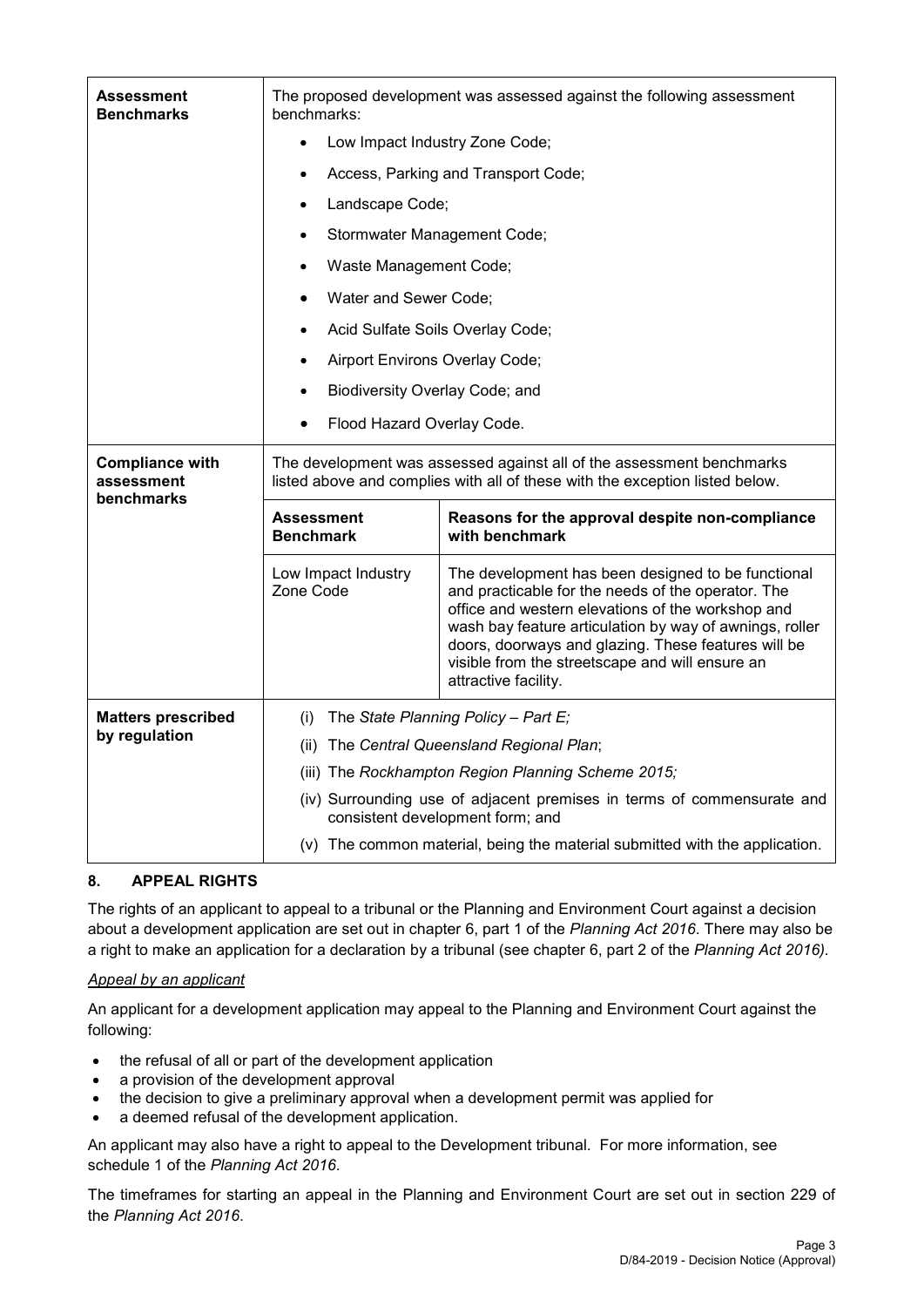**Attachment 2** is an extract from the *Planning Act 2016* that sets out the applicant's appeal rights and the appeal rights of a submitter.

## **9. WHEN THE DEVELOPMENT APPROVAL TAKES EFFECT**

This development approval takes effect:

From the time the decision notice is given – if there is no submitter and the applicant does not appeal the decision to the court.

Or

- When the submitter's appeal period ends – if there is a submitter and the applicant does not appeal the decision to the court.

Or

Subject to the decision of the court, when the appeal is finally decided  $-$  if an appeal is made to the court.

### **10. ASSESSMENT MANAGER**

| Name: | Tarnya Fitzgibbon<br><b>COORDINATOR</b> | Signature: | Date: 4 November 2019 |
|-------|-----------------------------------------|------------|-----------------------|
|       | DEVELOPMENT ASSESSMENT                  |            |                       |

### **Attachment 1 – Conditions of the approval**

*Part 1* **–** *Conditions imposed by the assessment manager [Note: where a condition is imposed about infrastructure under Chapter 4 of the Planning Act 2016, the relevant provision of the Act under which this condition was imposed must be specified.]*

### **Attachment 2—Extract on appeal rights**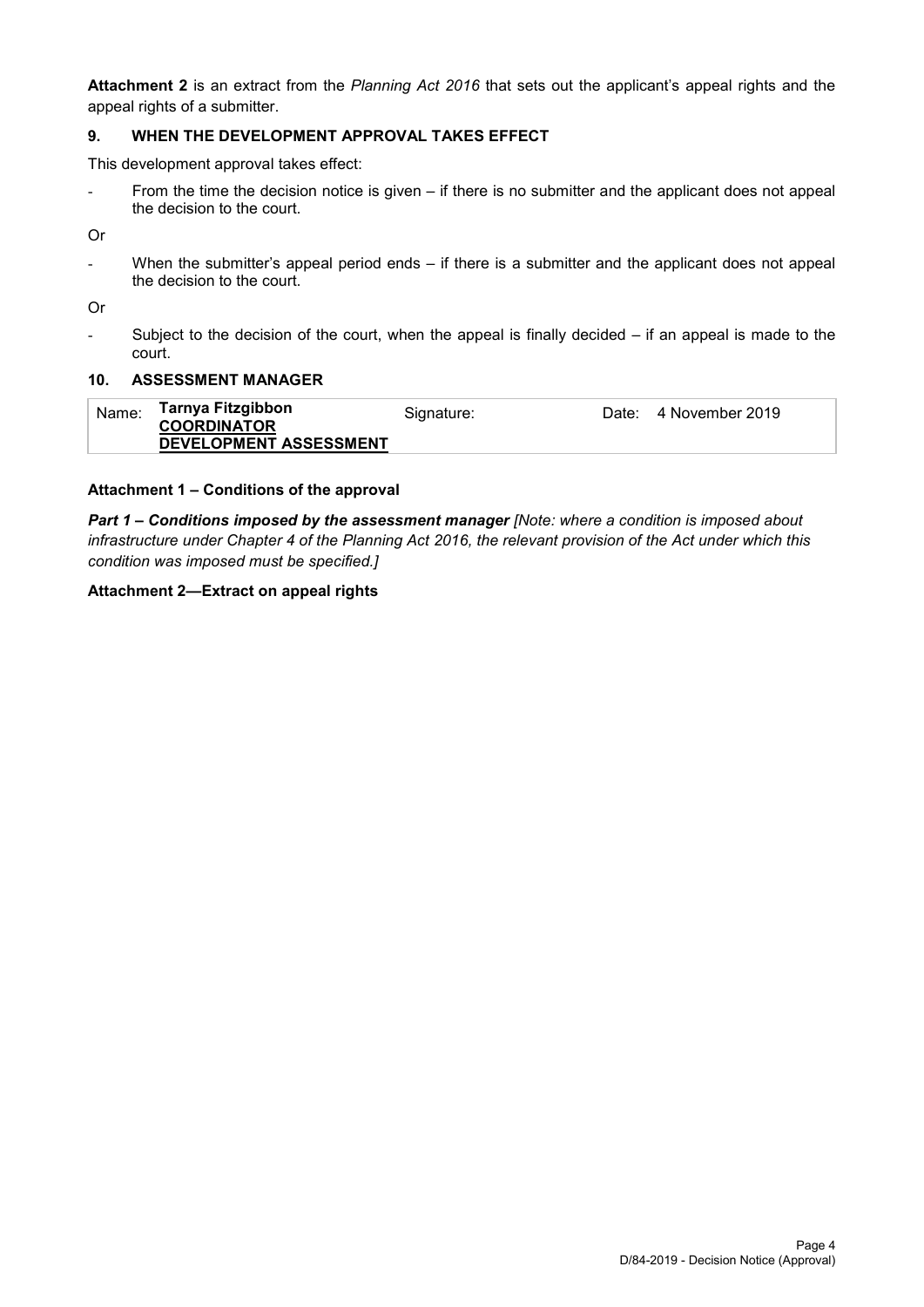

# **Attachment 1 – Part 1 Rockhampton Regional Council Conditions**

*Planning Act 2016*

- 1.0 ADMINISTRATION
- 1.1 The Developer and his employee, agent, contractor or invitee is responsible for ensuring compliance with the conditions of this development approval.
- 1.2 Where these Conditions refer to "Council" in relation to requiring Council to approve or to be satisfied as to any matter, or conferring on the Council a function, power or discretion, that role may be fulfilled in whole or in part by a delegate appointed for that purpose by the Council.
- 1.3 All conditions, works, or requirements of this development approval must be undertaken, completed, and be accompanied by a Compliance Certificate for any operational works required by this development approval:
	- 1.3.1 to Council's satisfaction;
	- 1.3.2 at no cost to Council; and
	- 1.3.3 prior to the commencement of the use,

unless otherwise stated.

- 1.4 Infrastructure requirements of this development approval must be contributed to the relevant authorities, where applicable, at no cost to Council, prior to the commencement of the use, unless otherwise stated.
- 1.5 The following further Development Permits must be obtained prior to the commencement of any works associated with their purposes:
	- 1.5.1 Operational Works:
		- (i) Access and Parking Works;
		- (ii) Stormwater Works;
		- (iii) Roof and Allotment Drainage;
	- 1.5.2 Plumbing and Drainage Works; and
	- 1.5.3 Building Works.
- 1.6 All Development Permits for Operational Works and Plumbing and Drainage Works must be obtained prior to the issue of a Development Permit for Building Works.
- 1.7 All works must be designed, constructed and maintained in accordance with the relevant Council policies, guidelines and standards, unless otherwise stated.
- 1.8 All engineering drawings/specifications, design and construction works must be in accordance with the requirements of the relevant *Australian Standards* and must be approved, supervised and certified by a Registered Professional Engineer of Queensland.
- 1.9 Lot 37 and Lot 38 on SP263881 must be amalgamated and registered as one lot prior to commencement of the use.
- 2.0 APPROVED PLANS AND DOCUMENTS
- 2.1 The approved development must be completed and maintained generally in accordance with the approved plans and documents, except where amended by any condition of this development approval: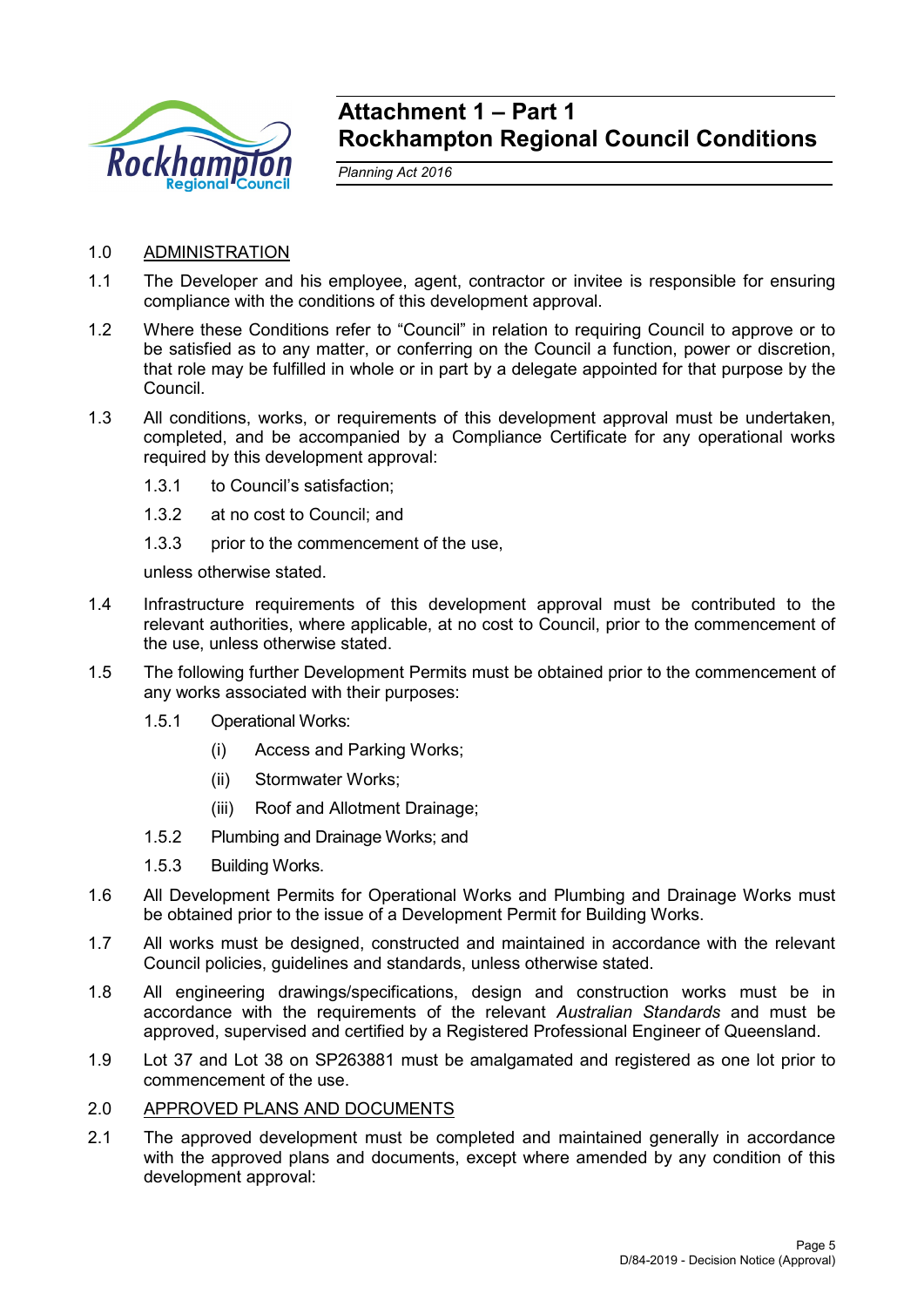| <b>Drawing/report title</b>   | <b>Prepared by</b> | <b>Dated</b>   | Reference number | <b>Revision</b> |
|-------------------------------|--------------------|----------------|------------------|-----------------|
| Site Plan                     | Space Frame        | 8 October 2019 | 4221 SK01-6      |                 |
| Ground Floor Plan             | Space Frame        | 15 August 2019 | 4221 SK02-4      |                 |
| Elevations                    | Space Frame        | 15 August 2019 | 4221 SK03-4      |                 |
| Stormwater Plan               | Space Frame        | 8 October 2019 | 4221-61-2        |                 |
| Stormwater<br>Management Plan | Space Frame        | 9 October 2019 | J7059 V1.0       |                 |

- 2.2 Where there is any conflict between the conditions of this development approval and the details shown on the approved plans and documents, the conditions of this development approval must prevail.
- 2.3 Where conditions require the above plans or documents to be amended, the revised document(s) must be submitted for approval by Council prior to the submission of an application for a Development Permit for Operational Works/Building Works.

# 3.0 ACCESS AND PARKING WORKS

- 3.1 A Development Permit for Operational Works (access and parking works) must be obtained prior to the commencement of any access and parking works on the development site.
- 3.2 All access and parking works must be designed and constructed in accordance with the approved plans (refer to condition 2.1), *Capricorn Municipal Development Guidelines*, *Australian Standard AS2890 "Parking facilities"* and the provisions of a Development Permit for Operational Works (access and parking works).
- 3.3 All car parking and access areas must be paved or sealed to Council's satisfaction. Design and construction must be in accordance with the provisions of a Development Permit for Operational Works (access and parking works).
- 3.4 All vehicular access to and from the development must be via Maloney Street only.
- 3.5 All vehicles must ingress and egress the development in a forward gear.
- 3.6 Universal access parking spaces must be provided on-site in accordance with *Australian Standard AS2890.6 "Parking facilities - Off-street parking for people with disabilities".*
- 3.7 Parking spaces must be line-marked in accordance with the approved Site Plan (refer to condition 2.1) and in accordance with the *Australian Standard AS2890 "Parking facilities"* and the provisions of a Development Permit for Operational Works (access and parking works).
- 3.8 All vehicle operations associated with the development must be directed by suitable directional, informative, regulatory or warning signs in accordance with *Australian Standard AS1742.1 "Manual of uniform traffic control devices"* and *Australian Standard AS2890.1 "Parking facilities – Off-street car parking"*.
- 3.9 Road signage and pavement markings must be installed in accordance with *Australian Standard AS1742.1 "Manual of uniform traffic control devices".*

### 4.0 PLUMBING AND DRAINAGE WORKS

- 4.1 A Development Permit for Plumbing and Drainage Works must be obtained for the removal and/or demolition of any existing structure on the development site.
- 4.2 All internal plumbing and drainage works must be designed and constructed in accordance with the approved plans (refer to condition 2.1), *Capricorn Municipal Development Guidelines*, *Water Supply (Safety and Reliability) Act 2008, Plumbing and Drainage Act 2018*, Council's Plumbing and Drainage Policies and the provisions of a Development Permit for Plumbing and Drainage Works.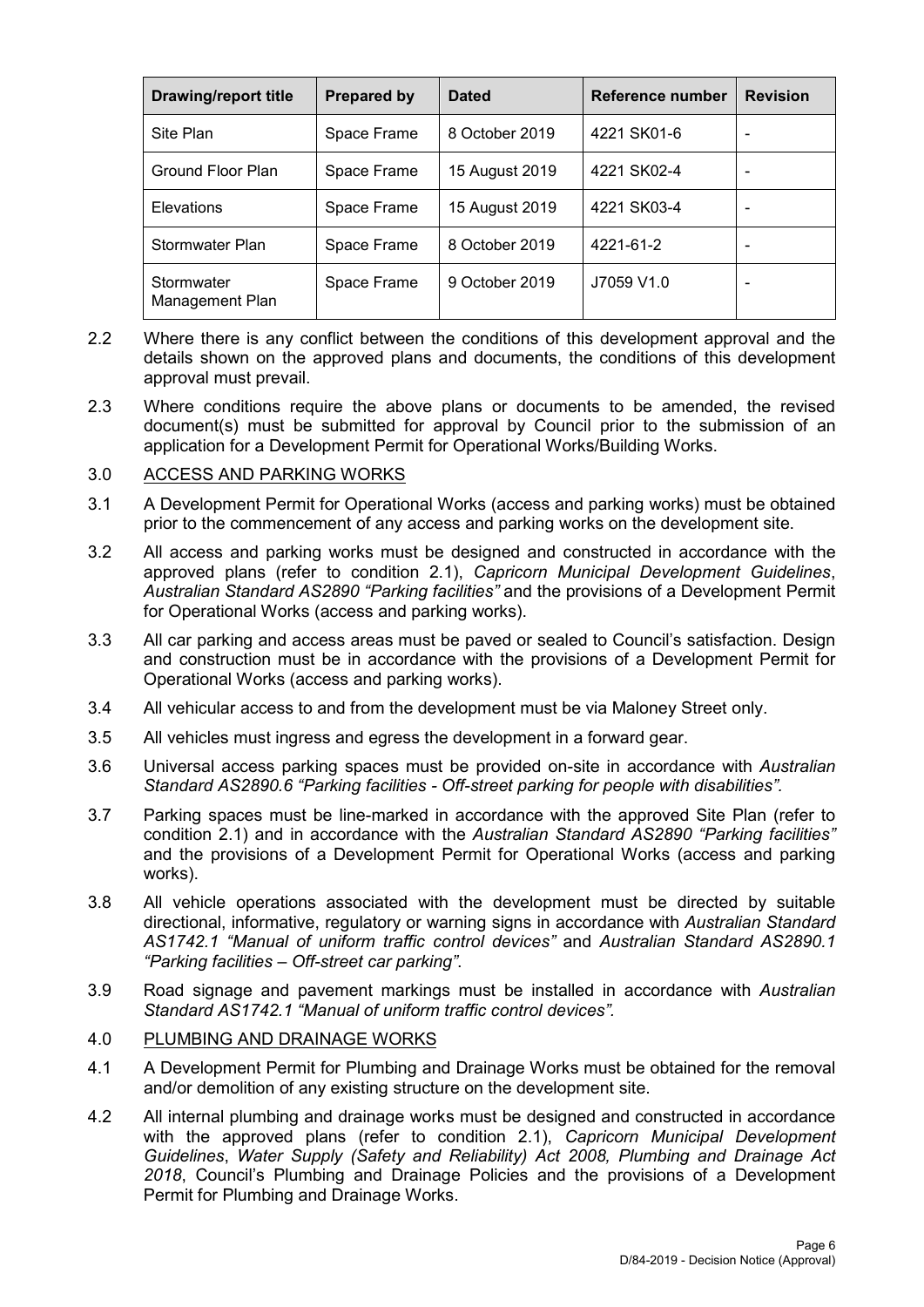- 4.3 The development must be connected to Council's reticulated sewerage and water networks.
- 4.4 Adequate domestic and fire fighting protection must be provided to the development, and must be certified by a hydraulic engineer or other suitably qualified person.
- 4.5 Sewer connections and water meter boxes located within trafficable areas must be raised or lowered to suit the finished surface levels and must be provided with heavy duty trafficable lids.
- 4.6 Sewerage trade waste permits must be obtained for the discharge of any non-domestic waste into Council's reticulated sewerage network. Arrestor traps must be provided where commercial or non-domestic waste is proposed to be discharged into the sewer system.

# 5.0 STORMWATER WORKS

- 5.1 A Development Permit for Operational Works (stormwater works) must be obtained prior to the commencement of any stormwater works required by this development approval.
- 5.2 All stormwater drainage works must be designed and constructed in accordance with the approved plans (refer to condition 2.1), *Queensland Urban Drainage Manual*, *Capricorn Municipal Development Guidelines*, sound engineering practice and the provisions of a Development Permit for Operational Works (stormwater works).
- 5.3 All stormwater must drain to a demonstrated lawful point of discharge and must not adversely affect surrounding land or infrastructure in comparison to the pre-development conditions, including but not limited to blocking, altering or diverting existing stormwater runoff patterns or having the potential to cause damage to other infrastructure.

# 6.0 ROOF AND ALLOTMENT DRAINAGE WORKS

- 6.1 A Development Permit for Operational Works (roof and allotment drainage works) must be obtained prior to the commencement of any drainage works on the development site.
- 6.2 All roof and allotment drainage works must be designed and constructed in accordance with the approved plans (refer to condition 2.1), *Queensland Urban Drainage Manual*, *Capricorn Municipal Development Guidelines*, sound engineering practice and the provisions of a Development Permit for Operational Works (roof and allotment drainage works).
- 6.3 All roof and allotment runoff from the development must be directed to a lawful point of discharge and must not restrict, impair or change the natural flow of runoff water or cause a nuisance to surrounding land or infrastructure.

# 7.0 BUILDING WORKS

- 7.1 Any lighting devices associated with the development, such as sensory lighting, must be positioned on the development site and shielded so as not to cause glare or other nuisance to nearby residents and motorists. Night lighting must be designed, constructed and operated in accordance with *Australian Standard AS4282 "Control of the obtrusive effects of outdoor lighting"*.
- 7.2 Impervious paved waste storage area/s must be provided in accordance with the *Environmental Protection Regulation 2008* and must be:
	- 7.2.1 designed and located so as not to cause a nuisance to neighbouring properties;
	- 7.2.2 aesthetically screened from any road frontage or adjoining property;
	- 7.2.3 of a sufficient size to accommodate commercial type bins that will be serviced by a commercial contractor plus clearances around the bins for manoeuvring and cleaning;
	- 7.2.4 setback a minimum of two (2) metres from any road frontage; and
	- 7.2.5 provided with a suitable hosecock and hoses at the refuse container area, and washdown must be drained to the sewer and fitted with an approved stormwater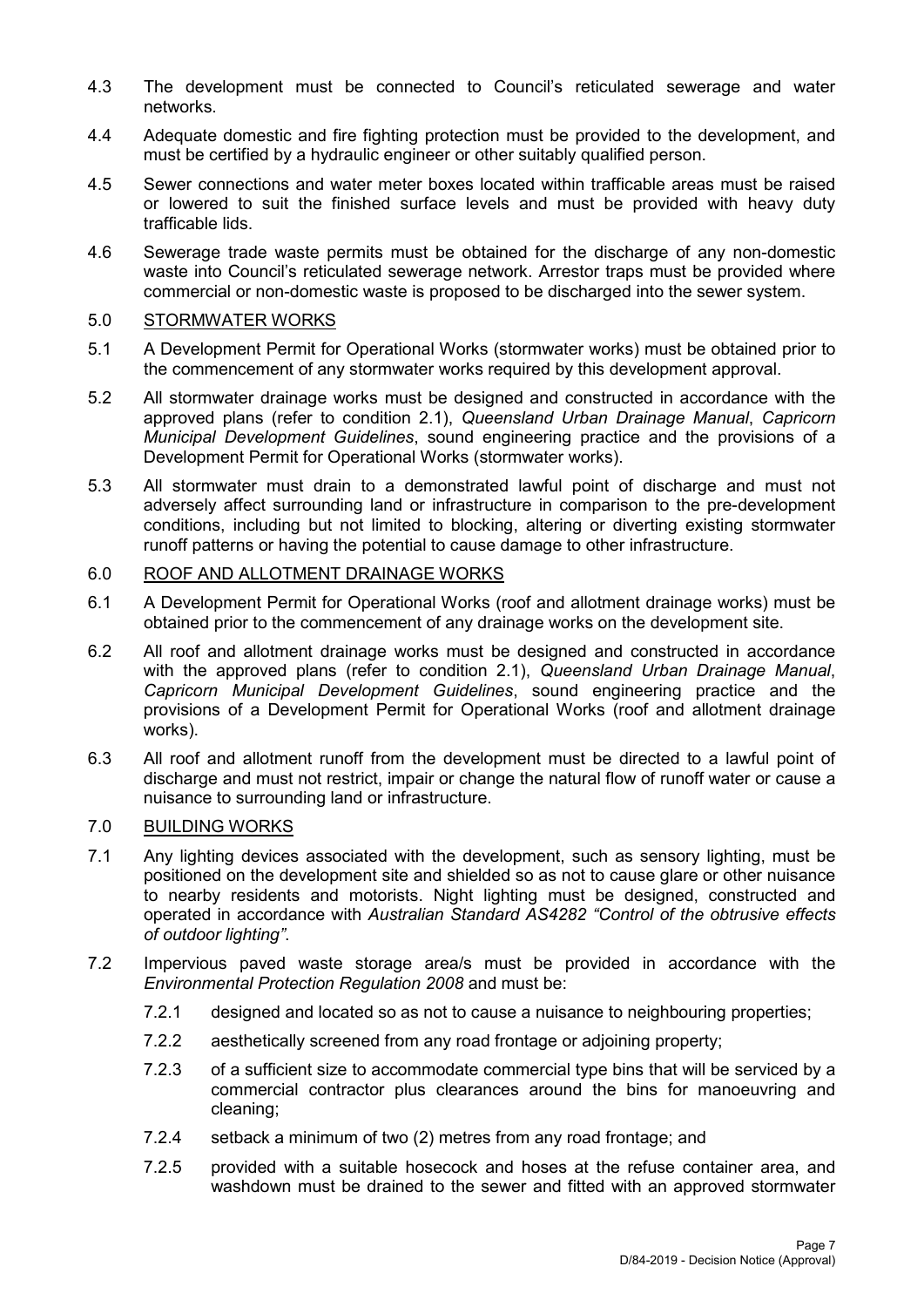diversion valve arrangement in accordance with the Sewerage Trade Waste provisions and the *Plumbing and Drainage Act 2002.*

# 8.0 LANDSCAPING WORKS

- 8.1 All landscaping must be established generally in accordance with the approved plans (refer to condition 2.1). The landscaping must be constructed and/or established prior to the commencement of the use and the landscape areas must predominantly contain plant species that have low water dependency.
- 8.2 Large trees must not be planted within one (1) metre of the centreline of any sewerage and/or water infrastructure; small shrubs and groundcover are acceptable.
- 8.3 Landscaping, or any part thereof, upon reaching full maturity, must not:
	- (i) obstruct sight visibility zones as defined in the *Austroads 'Guide to Traffic Engineering Practice'* series of publications;
	- (ii) adversely affect any road lighting or public space lighting; or
	- (iii) adversely affect any Council infrastructure, or public utility plant.
- 8.4 The landscaped areas must be subject to:
	- 8.4.1 a watering and maintenance plan during the establishment moment; and
	- 8.4.2 an ongoing maintenance and replanting programme.

# 9.0 ELECTRICITY

9.1 Electricity services must be provided to the development in accordance with the standards and requirements of the relevant service provider.

# 10.0 TELECOMMUNICATIONS

10.1 Telecommunications services must be provided to the development in accordance with the standards and requirements of the relevant service provider, unless otherwise stipulated by telecommunications legislation at the time of installation. This includes all necessary pits, pipes and conduits that provide a connection to the telecommunications network.

Note: The Telecommunications Act 1997 (Commonwealth) specifies where the deployment of optical fibre and the installation of fibre-ready facilities is required.

# 11.0 ASSET MANAGEMENT

- 11.1 Any alteration necessary to electricity, telephone, water mains, sewerage mains, and/or public utility installations resulting from the development or in connection with the development, must be undertaken and completed at no cost to Council.
- 11.2 Any damage to existing stormwater, water supply and sewerage infrastructure, kerb and channel, pathway or roadway (including removal of concrete slurry from public land and Council infrastructure), that occurs while any works are being carried out in association with this development approval must be repaired at full cost to the developer. This includes the reinstatement of any existing traffic signs or pavement markings that may have been removed or damaged.

### 12.0 ENVIRONMENTAL

- 12.1 Any application for a Development Permit for Operational Works must be accompanied by an Erosion and Sediment Control Plan that addresses, but is not limited to, the following:
	- (i) objectives;
	- (ii) site location and topography;
	- (iii) vegetation;
	- (iv) site drainage;
	- (v) soils;
	- (vi) erosion susceptibility;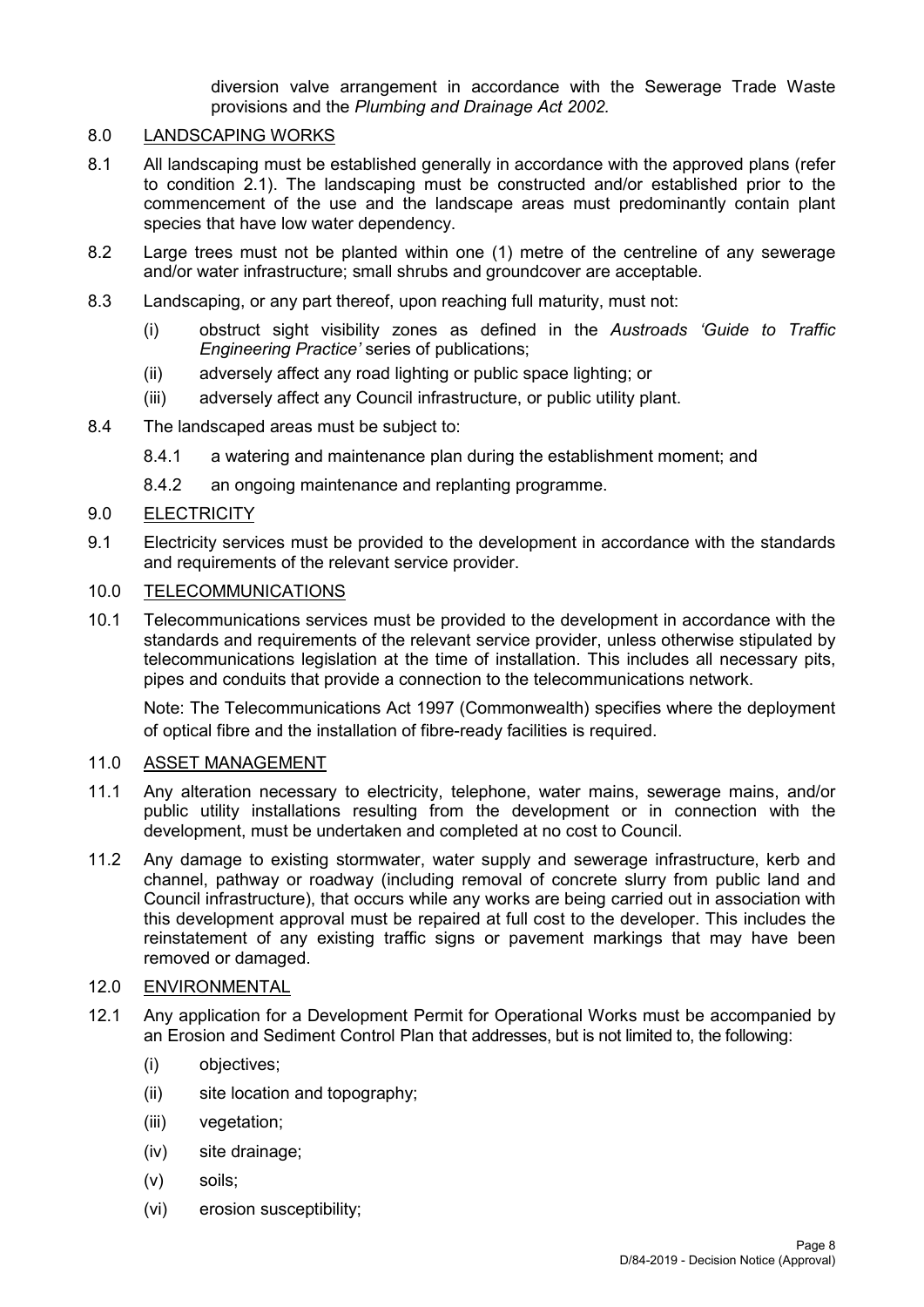- (vii) erosion risk;
- (viii) concept;
- (ix) design; and
- (x) implementation,

for the construction and post-construction phases of work.

12.2 The Erosion Control and Stormwater Control Management Plan prepared by a Registered Professional Engineer of Queensland in accordance with the *Capricorn Municipal Design Guidelines*, must be implemented, monitored and maintained for the duration of the development works, and until all exposed soil areas are permanently stabilised (for example, turfed, hydromulched, concreted, landscaped). The plan must be available on-site for inspection by Council Officers whilst all works are being carried out.

# 13.0 ENVIRONMENTAL HEALTH

- 13.1 Noise emitted from the activity must not cause an environmental nuisance.
- 13.2 Operations on the site must have no significant impact on the amenity of adjoining premises or the surrounding area due to the emission of light, noise, dust or odour.
- 13.3 When requested by Council, nuisance monitoring must be undertaken and recorded within three (3) months, to investigate any genuine complaint of nuisance caused by noise, light, dust or odour. An analysis of the monitoring data and a report, including nuisance mitigation measures, must be provided to Council within fourteen (14) days of the completion of the investigation.
- 13.4 No contaminants are permitted to be released to land or water, including soil, silt, oils, detergents, etcetera. Any wash-down areas used for the maintenance or cleaning of equipment (including vehicles) must be appropriately bunded and drained to the sewer network in accordance with a trade waste permit.
- 13.5 All chemicals and/or environmentally hazardous liquids must be contained within a covered, bunded storage area that has a volume of at least that of the largest container in the bund plus twenty-five percent (25%) of the total storage capacity.
- 13.6 Regulated waste and any other waste must not be released to the environment, stored, transferred or disposed of in such a manner that it will or may cause environmental harm or nuisance. This includes any waste being burnt or incinerated at the premises.
- 13.7 All fuel dispensing areas must be drained to a holding tank or the sewer through a trade waste approved oil interceptor/separation system.
- 13.8 The workshop must have an impervious floor that is adequately bunded and drains to a holding tank or the sewer through an approved oil interceptor/separation system.

# 14.0 OPERATING PROCEDURES

- 14.1 All construction materials, waste, waste skips, machinery and contractors' vehicles must be located and stored or parked within the development site. Storage of materials or parking of construction machinery or contractors' vehicles must not occur within Maloney Street.
- 14.2 The hours of operations for the development site must be limited to:
	- (i) 0600 hours to 1800 hours on Monday to Saturday,

with no operations on Sundays or Public Holidays.

- 14.3 All waste must be stored within a waste storage area (for example, general waste, recyclable waste, pallets, empty drums etcetera). The owner of the land must ensure that:
	- 14.3.1 the area is kept in a clean and tidy condition;
	- 14.3.2 fences and screens are maintained;
	- 14.3.3 no waste material is stored external to the waste storage area/s;
	- 14.3.4 all wash down of refuse containers takes place in the existing washdown facility;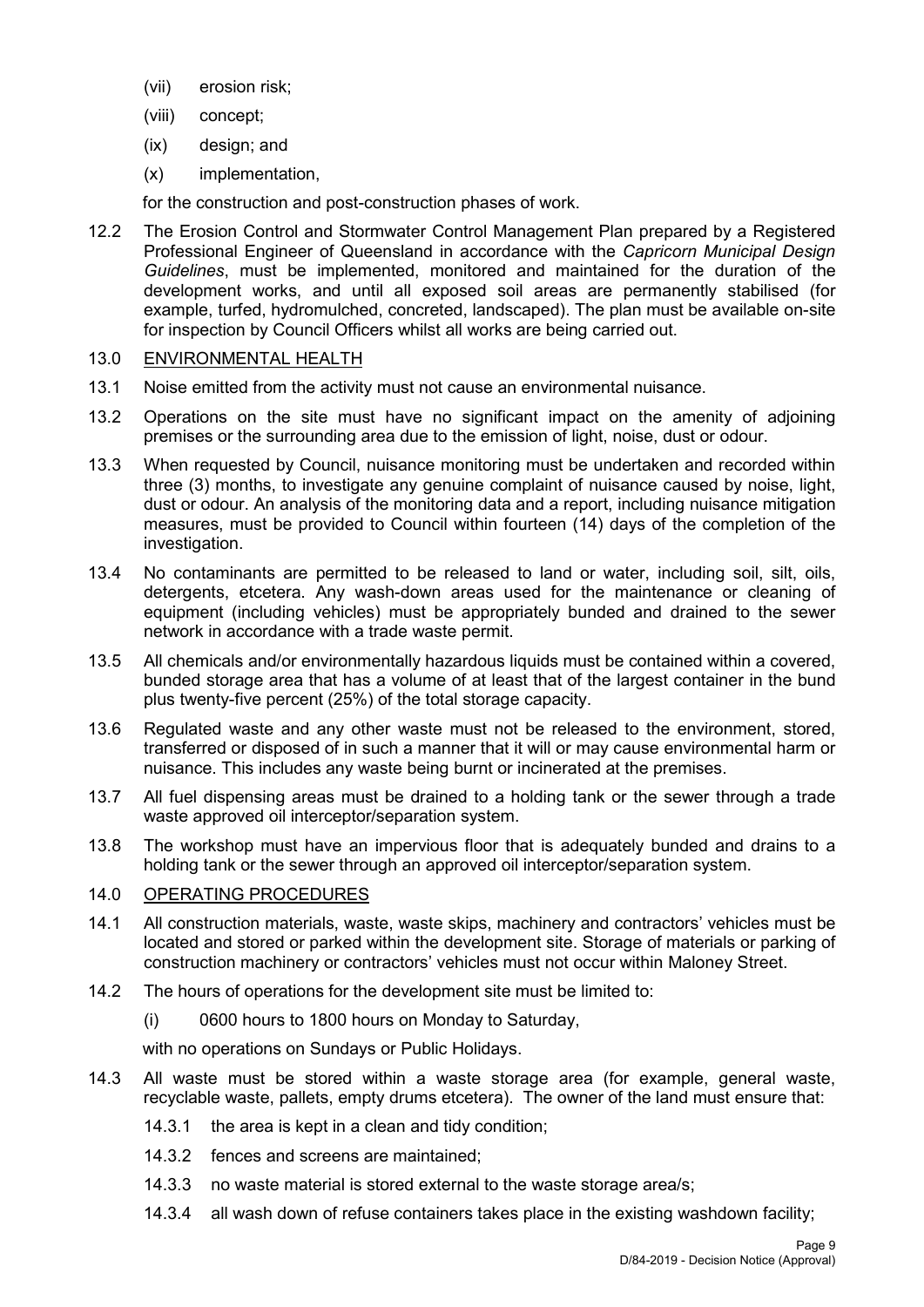- 14.3.5 Contaminants/washdown does not discharge into water courses, drainage lines or onto adjoining properties; and
- 14.3.6 the area is maintained in accordance with *Environmental Protection Regulation 2008*.

# ADVISORY NOTES

NOTE 1. Aboriginal Cultural Heritage

It is advised that under section 23 of the *Aboriginal Cultural Heritage Act 2003*, a person who carries out an activity must take all reasonable and practicable measures to ensure the activity does not harm Aboriginal cultural heritage (the "cultural heritage duty of care"). Maximum penalties for breaching the duty of care are listed in the Aboriginal cultural heritage legislation. The information on Aboriginal cultural heritage is available on the Department of Aboriginal and Torres Strait Islander and Partnerships website: [www.datsip.qld.gov.au](http://www.datsip.qld.gov.au/)

# NOTE 2. General Environmental Duty

General environmental duty under the *Environmental Protection Act 1994* prohibits unlawful environmental nuisance caused by noise, aerosols, particles, dust, ash, fumes, light, odour or smoke beyond the boundaries of the property during all stages of the development including earthworks, construction and operation.

# NOTE 3. General Safety Of Public During Construction

The *Work Health and Safety Act 2011* and *Manual of Uniform Traffic Control Devices* must be complied with in carrying out any construction works, and to ensure safe traffic control and safe public access in respect of works being constructed on a road.

# NOTE 4. Infrastructure Charges Notice

This application is subject to infrastructure charges in accordance with Council policies. The charges are presented on an Infrastructure Charges Notice.

# NOTE 5. Duty to Notify of Environmental Harm

If a person becomes aware that serious or material environmental harm is caused or threatened by an activity or an associated activity, that person has a duty to notify Rockhampton Regional Council.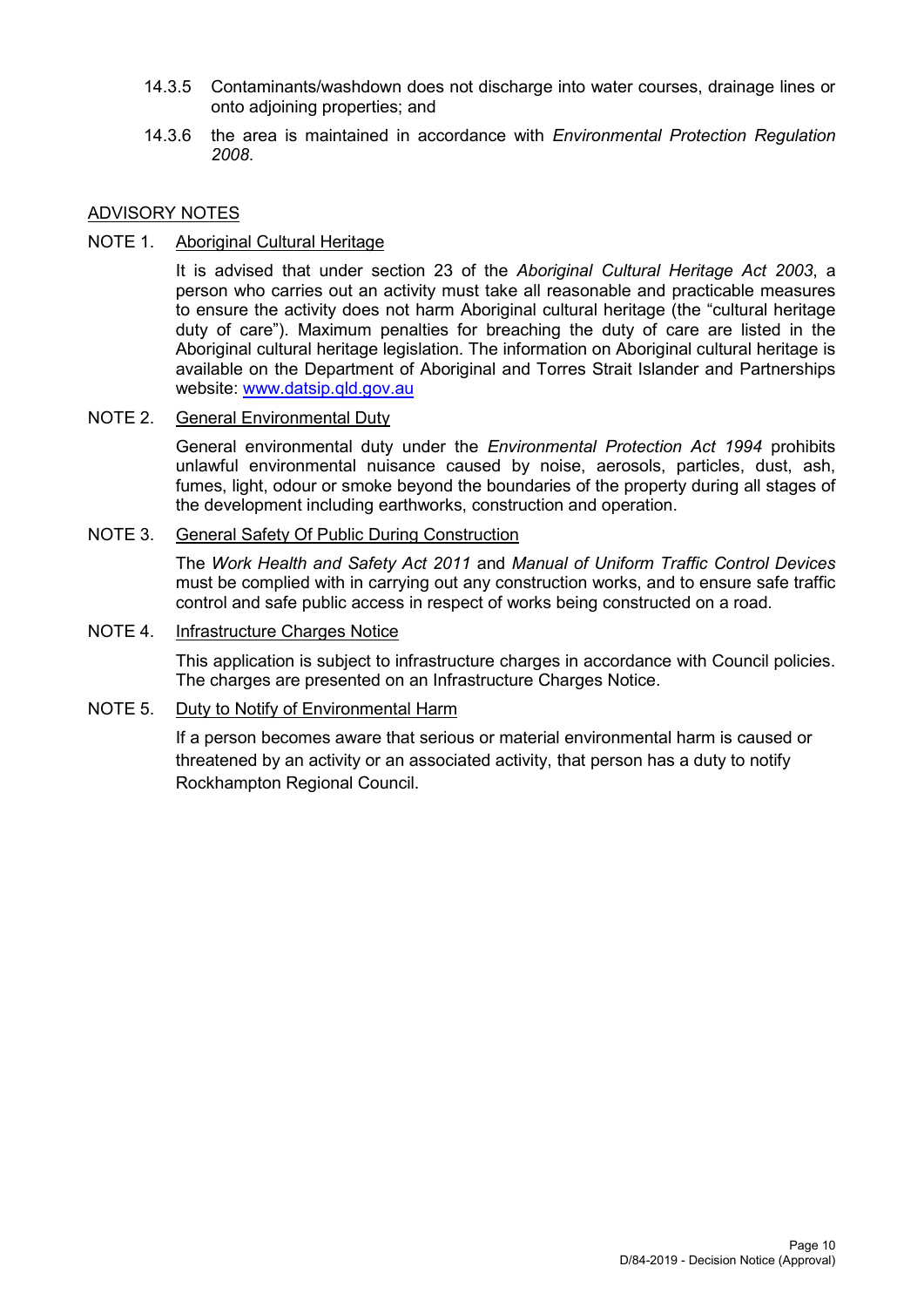

# **Attachment 2 - Appeal Rights**

*PLANNING ACT 2016*

The following is an extract from the *Planning Act 2016 (Chapter 6)*

#### *Appeal rights*

## *229 Appeals to tribunal or P&E Court*

- (1) Schedule 1 states—
	- (a) matters that may be appealed to— (i)either a tribunal or the P&E Court; or (ii)only a tribunal; or (iii)only the P&E Court; and
	- (b) the person—

(i)who may appeal a matter (the **appellant**); and (ii)who is a respondent in an appeal of the matter; and (iii)who is a co-respondent in an appeal of the matter; and

- (iv)who may elect to be a co-respondent in an appeal of the matter.
- (2) An appellant may start an appeal within the appeal period.
- (3) The **appeal period** is—
	- (a) for an appeal by a building advisory agency—10 business days after a decision notice for the decision is given to the agency or
	- (b) for an appeal against a deemed refusal—at any time after the deemed refusal happens; or
	- (c) for an appeal against a decision of the Minister, under chapter 7, part 4, to register premises or to renew the registration of premises—20 business days after a notice is published under section 269(3)(a) or (4); or
	- (d) for an appeal against an infrastructure charges notice— 20 business days after the infrastructure charges notice is given to the person; or
	- (e) for an appeal about a deemed approval of a development application for which a decision notice has not been given—30 business days after the applicant gives the deemed approval notice to the assessment manager; or
	- (f) for any other appeal—20 business days after a notice of the decision for the matter, including an enforcement notice, is given to the person.

#### Note—

See the P&E Court Act for the court's power to extend the appeal period.

- (4) Each respondent and co-respondent for an appeal may be heard in the appeal.
- (5) If an appeal is only about a referral agency's response, the assessment manager may apply to the tribunal or P&E Court to withdraw from the appeal.
- (6) To remove any doubt, it is declared that an appeal against an infrastructure charges notice must not be about—
	- (a) the adopted charge itself; or
	- (b) for a decision about an offset or refund—
		- (i) the establishment cost of trunk infrastructure identified in a LGIP; or

(ii) the cost of infrastructure decided using the method

included in the local government's charges resolution.

### **230 Notice of appeal**

- (1) An appellant starts an appeal by lodging, with the registrar of the tribunal or P&E Court, a notice of appeal that—
	- (a) is in the approved form; and
	- (b) succinctly states the grounds of the appeal.
- (2) The notice of appeal must be accompanied by the required fee.
- (3) The appellant or, for an appeal to a tribunal, the registrar must, within the service period, give a copy of the notice of appeal to—
- (a) the respondent for the appeal; and
- (b) each co-respondent for the appeal; and
- (c) for an appeal about a development application under schedule 1, table 1, item 1—each principal submitter for the development application; and
- (d) for an appeal about a change application under schedule 1, table 1, item 2—each principal submitter for the change application; and
- (e) each person who may elect to become a co-respondent for the appeal, other than an eligible submitter who is not a principal submitter in an appeal under paragraph (c) or (d); and
- (f) for an appeal to the P&E Court—the chief executive; and
- (g) for an appeal to a tribunal under another Act—any other person who the registrar considers appropriate.
- (4) The **service period** is—
	- (a) if a submitter or advice agency started the appeal in the P&E Court—2 business days after the appeal is started; or
	- (b) otherwise—10 business days after the appeal is started.
- (5) A notice of appeal given to a person who may elect to be a co-respondent must state the effect of subsection
- (6) A person elects to be a co-respondent by filing a notice of election, in the approved form, within 10 business days after the notice of appeal is given to the person*.*
- **231 Other appeals**
- (1) Subject to this chapter, schedule 1 and the P&E Court Act, unless the Supreme Court decides a decision or other matter under this Act is affected by jurisdictional error, the decision or matter is non-appealable.
- (2) The Judicial Review Act 1991, part 5 applies to the decision or matter to the extent it is affected by jurisdictional error.
- (3) A person who, but for subsection (1) could have made an application under the Judicial Review Act 1991 in relation to the decision or matter, may apply under part 4 of that Act for a statement of reasons in relation to the decision or matter.
- (4) In this section— **decision** includes—
	- (a) conduct engaged in for the purpose of making a decision; and
	- (b) other conduct that relates to the making of a decision; and
	- (c) the making of a decision or the failure to make a decision; and
	- (d) a purported decision; and
	- (e) a deemed refusal.
- **non-appealable**, for a decision or matter, means the decision or matter—
	- (a) is final and conclusive; and
	- (b) may not be challenged, appealed against, reviewed, quashed, set aside or called into question in any other way under the Judicial Review Act 1991 or otherwise, whether by the Supreme Court, another court, a tribunal or another entity; and
	- (c) is not subject to any declaratory, injunctive or other order of the Supreme Court, another court, a tribunal or another entity on any ground.

#### **232 Rules of the P&E Court**

- (1) A person who is appealing to the P&E Court must comply with the rules of the court that apply to the appeal.
- (2) However, the P&E Court may hear and decide an appeal even if the person has not complied with rules of the P&E Court.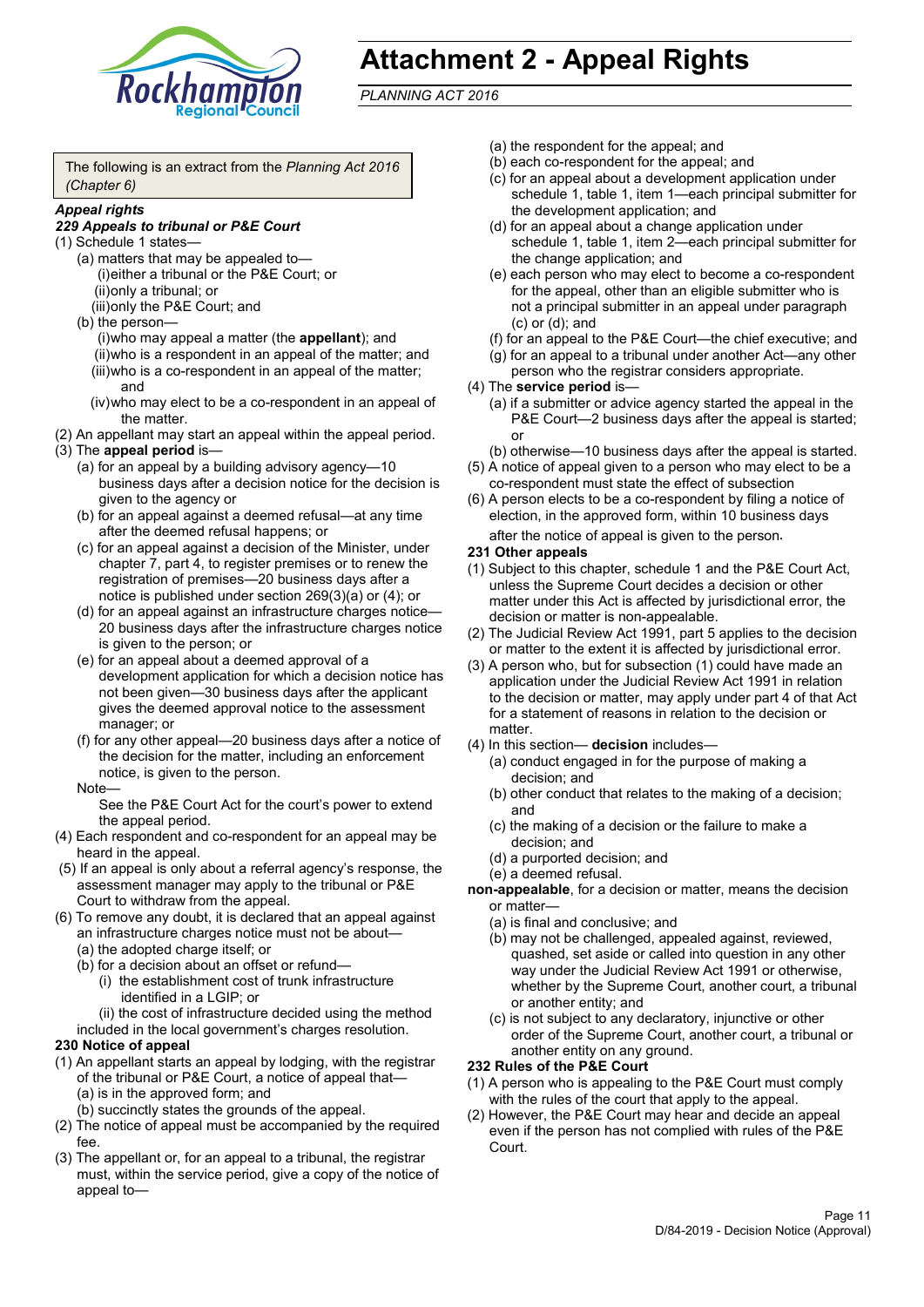

# **Appeal Rights**

*PLANNING ACT 2016*

# **Schedule 1**

#### **Appeals section 229 1 Appeal rights and parties to appeals**

- (1) Table 1 states the matters that may be appealed to—(a) the P&E court; or (b) a tribunal.
- (2) However, table 1 applies to a tribunal only if the matter involves—
	- (a) the refusal, or deemed refusal of a development application, for—
	- (i) a material change of use for a classified building; or
	- (ii) operational work associated with building work, a retaining wall, or a tennis court; or
	- (b) a provision of a development approval for—
	- (i) a material change of use for a classified building; or
- (ii) operational work associated with building work, a retaining wall, or a tennis court; or
	- (c) if a development permit was applied for—the decision to give a preliminary approval for—
		- (i) a material change of use for a classified building; or
		- (ii) operational work associated with building work, a retaining wall, or a tennis court; or
	- (d) a development condition if—
		- (i) the development approval is only for a material change of use that involves the use of a building classified under the Building Code as a class 2 building; and
		- (ii) the building is, or is proposed to be, not more than 3 storeys; and
		- (iii) the proposed development is for not more than 60 sole-occupancy units; or
	- (e) a decision for, or a deemed refusal of, an extension application for a development approval that is only for a material change of use of a classified building; or
	- (f) a decision for, or a deemed refusal of, a change application for a development approval that is only for a material change of use of a classified building; or
	- (g) a matter under this Act, to the extent the matter relates to—
		- (i) the Building Act, other than a matter under that Act that may or must be decided by the Queensland Building and Construction Commission; or
		- (ii) the Plumbing and Drainage Act, part 4 or 5; or
	- (h) a decision to give an enforcement notice in relation to a matter under paragraphs (a) to (g); or
	- (i) a decision to give an infrastructure charges notice; or
	- (j) the refusal, or deemed refusal, of a conversion application; or
	- (k) a matter that, under another Act, may be appealed to the tribunal; or
	- (l) a matter prescribed by regulation.
- (3) Also, table 1 does not apply to a tribunal if the matter

involves—

- (a) for a matter in subsection  $(2)(a)$  to  $(d)$ 
	- (i) a development approval for which the development application required impact assessment; and
	- (ii) a development approval in relation to which the assessment manager received a properly made submission for the development application; or
- (b) a provision of a development approval about the identification or inclusion, under a variation approval, of a matter for the development.
- (4) Table 2 states the matters that may be appealed only to the P&E Court.
- (5) Table 3 states the matters that may be appealed only to the tribunal.
- (6) In each table—
	- (a) column 1 states the appellant in the appeal; and
	- (b) column 2 states the respondent in the appeal; and
	- (c) column 3 states the co-respondent (if any) in the appeal; and
	- (d) column 4 states the co-respondents by election (if any) in the appeal.
- (7) If the chief executive receives a notice of appeal under section 230(3)(f), the chief executive may elect to be a corespondent in the appeal.

| Table 1<br>Appeals to the P&E Court and, for certain matters, to a tribunal                                                                                                                                                                                                                                                                    |                           |                                         |                                                       |  |
|------------------------------------------------------------------------------------------------------------------------------------------------------------------------------------------------------------------------------------------------------------------------------------------------------------------------------------------------|---------------------------|-----------------------------------------|-------------------------------------------------------|--|
| 1. Development applications<br>An appeal may be made against-<br>(a) the refusal of all or part of the development application; or<br>(b) the deemed refusal of the development application; or<br>(c) a provision of the development approval; or<br>(d) if a development permit was applied for—the decision to give a preliminary approval. |                           |                                         |                                                       |  |
| Column 1<br>Column 2<br>Column 3<br>Column 4<br>Co-respondent by election<br>Respondent<br>Co-respondent<br>Appellant<br>$($ if any $)$<br>$(i$ f anv $)$                                                                                                                                                                                      |                           |                                         |                                                       |  |
| The applicant                                                                                                                                                                                                                                                                                                                                  | The assessment<br>manager | If the appeal is about<br>a concurrence | 1 A concurrence agency that is<br>not a co-respondent |  |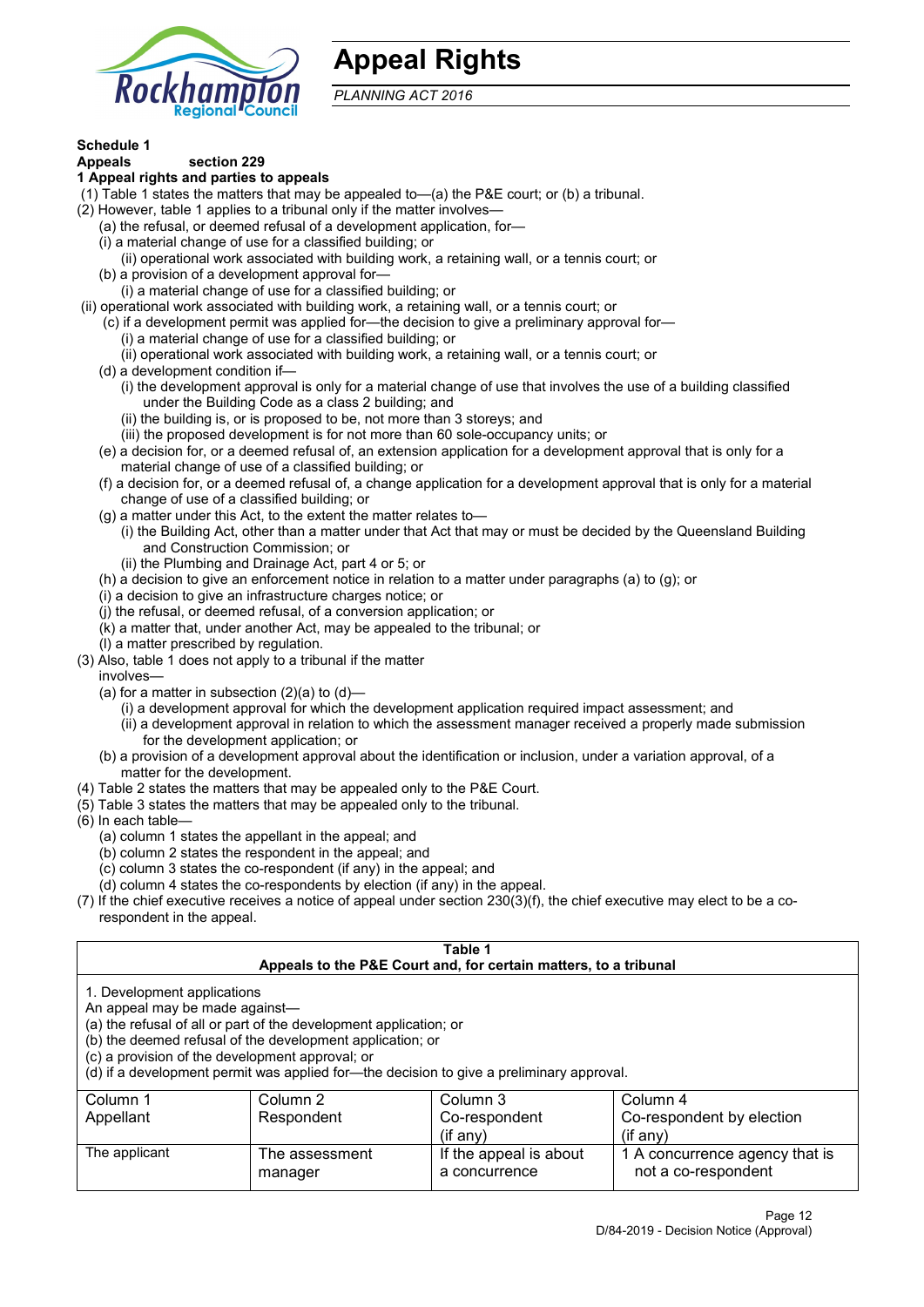| Table 1<br>Appeals to the P&E Court and, for certain matters, to a tribunal                                                                                                                           |                                   |                                                                 |                                                                                                                                                                                                                                                                                                                                                 |  |
|-------------------------------------------------------------------------------------------------------------------------------------------------------------------------------------------------------|-----------------------------------|-----------------------------------------------------------------|-------------------------------------------------------------------------------------------------------------------------------------------------------------------------------------------------------------------------------------------------------------------------------------------------------------------------------------------------|--|
|                                                                                                                                                                                                       |                                   | agency's referral<br>response-the<br>concurrence agency         | 2 If a chosen Assessment<br>manager is the respondent-<br>the prescribed assessment<br>manager<br>3 Any eligible advice agency for<br>the application<br>4 Any eligible submitter for the<br>application                                                                                                                                        |  |
| 2. Change applications<br>An appeal may be made against-<br>(b) a deemed refusal of a change application.                                                                                             |                                   |                                                                 | (a) a responsible entity's decision for a change application, other than a decision made by the P&E court; or                                                                                                                                                                                                                                   |  |
| Column 1<br>Appellant                                                                                                                                                                                 | Column <sub>2</sub><br>Respondent | Column 3<br>Co-respondent<br>(if any)                           | Column 4<br>Co-respondent by election<br>(if any)                                                                                                                                                                                                                                                                                               |  |
| 1 The applicant<br>2 If the responsible<br>entity is the<br>assessment<br>manager-an<br>affected entity that<br>gave a pre-request<br>notice or response<br>notice                                    | The responsible<br>entity         | If an affected entity<br>starts the appeal-the<br>applicant     | 1 A concurrence agency for the<br>development application<br>2 If a chosen assessment<br>manager is the respondent-<br>the prescribed assessment<br>manager<br>3 A private certifier for the<br>development application<br>4 Any eligible advice agency for<br>the change application<br>5 Any eligible submitter for the<br>change application |  |
| 3. Extension applications<br>An appeal may be made against-<br>(a) the assessment manager's decision about an extension application; or<br>(b) a deemed refusal of an extension application.          |                                   |                                                                 |                                                                                                                                                                                                                                                                                                                                                 |  |
| Column 1<br>Appellant                                                                                                                                                                                 | Column <sub>2</sub><br>Respondent | Column 3<br>Co-respondent<br>(if any)                           | Column 4<br>Co-respondent by election<br>(if any)                                                                                                                                                                                                                                                                                               |  |
| 1 The applicant<br>1<br>2<br>For a matter other<br>than a deemed<br>refusal of an<br>extension<br>application - a<br>concurrence<br>agency, other than<br>the chief executive,<br>for the application | The assessment<br>manager         | If a concurrence<br>agency starts the<br>appeal - the applicant | If a chosen assessment<br>manager is the respondent - the<br>prescribed assessment manager                                                                                                                                                                                                                                                      |  |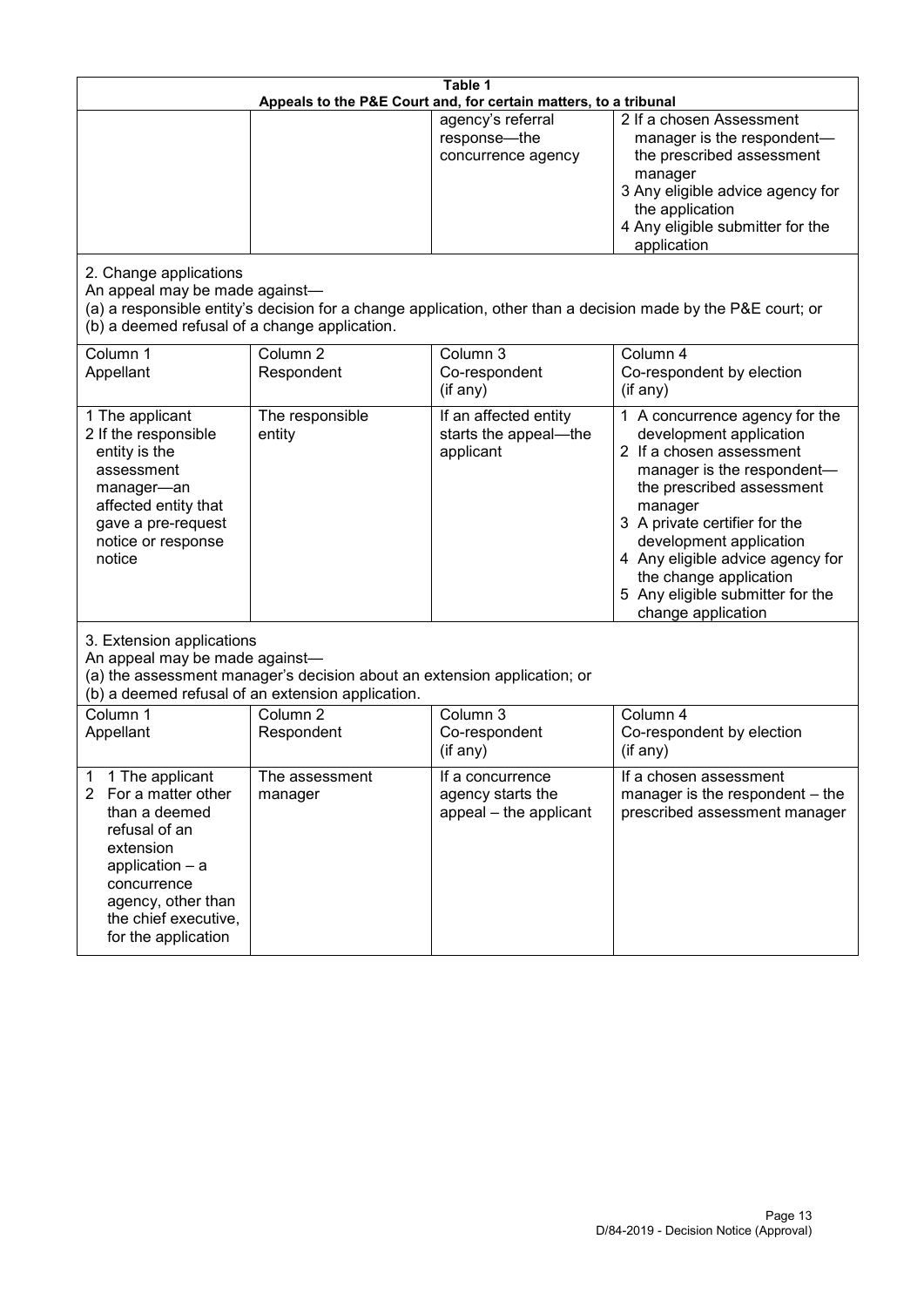#### **Table 1 Appeals to the P&E Court and, for certain matters, to a tribunal**

4. Infrastructure charges notices

- An appeal may be made against an infrastructure charges notice on 1 or more of the following grounds
- a) The notice involved an error relating to
	- (i) The application of the relevant adopted charge; or
- Examples of errors in applying an adopted charge
	- The incorrect application of gross floor area for a non-residential development
	- Applying an incorrect 'use category', under a regulation, to the development
	- (i) The working out of extra demands, for section 120; or
	- (ii) An offset or refund; or
- b) The was no decision about an offset or refund; or
- c) If the infrastructure charges notice states a refund will be given the timing for giving the refund; or
- d) The amount of the charge is so unreasonable that no reasonable relevant local government could have

# imposed the amount.

| Column 1               | Column 2               | Column 3      | Column 4                  |
|------------------------|------------------------|---------------|---------------------------|
| Appellant              | Respondent             | Co-respondent | Co-respondent by election |
|                        |                        | (if any)      | $($ if any $)$            |
| The person given the   | The local government   |               |                           |
| Infrastructure charges | that gave the          |               |                           |
| notice                 | infrastructure charges |               |                           |
|                        | notice                 |               |                           |

5. Conversion applications

An appeal may be made against—

(a) the refusal of a conversion application; or

(b) a deemed refusal of a conversion application.

| Column 1<br>Appellant | Column 2<br>Respondent                                                  | Column 3<br>Co-respondent<br>$($ if any $)$ | Column 4<br>Co-respondent by election<br>$($ if any $)$ |
|-----------------------|-------------------------------------------------------------------------|---------------------------------------------|---------------------------------------------------------|
| The applicant         | The local government<br>to which the conversion<br>application was made |                                             | $\overline{\phantom{0}}$                                |

6. Enforcement notices

An appeal may be made against the decision to give an enforcement notice.

| Column 1<br>Appellant                      | Column 2<br>Respondent       | Column 3<br>Co-respondent<br>(if any) | Column 4<br>Co-respondent by election<br>(if any)                                                                                                                          |
|--------------------------------------------|------------------------------|---------------------------------------|----------------------------------------------------------------------------------------------------------------------------------------------------------------------------|
| The person given the<br>enforcement notice | The enforcement<br>authority |                                       | If the enforcement authority is<br>not the local government for<br>the premises in relation to which<br>the offence is alleged to have<br>happened-the local<br>government |

#### **Table 2 Appeals to the P&E Court only**

1. Appeals from tribunal

An appeal may be made against a decision of a tribunal, other than a decision under

section 252, on the ground of—

(a) an error or mistake in law on the part of the tribunal; or

(b) jurisdictional error.

| Column 1<br>Appellant                             | Column 2<br>Respondent                                    | Column 3<br>Co-respondent<br>$($ if any $)$ | Column 4<br>Co-respondent by election<br>$($ if any $)$ |
|---------------------------------------------------|-----------------------------------------------------------|---------------------------------------------|---------------------------------------------------------|
| A party to the<br>proceedings for the<br>decision | The other party to the<br>proceedings for the<br>decision | ٠                                           |                                                         |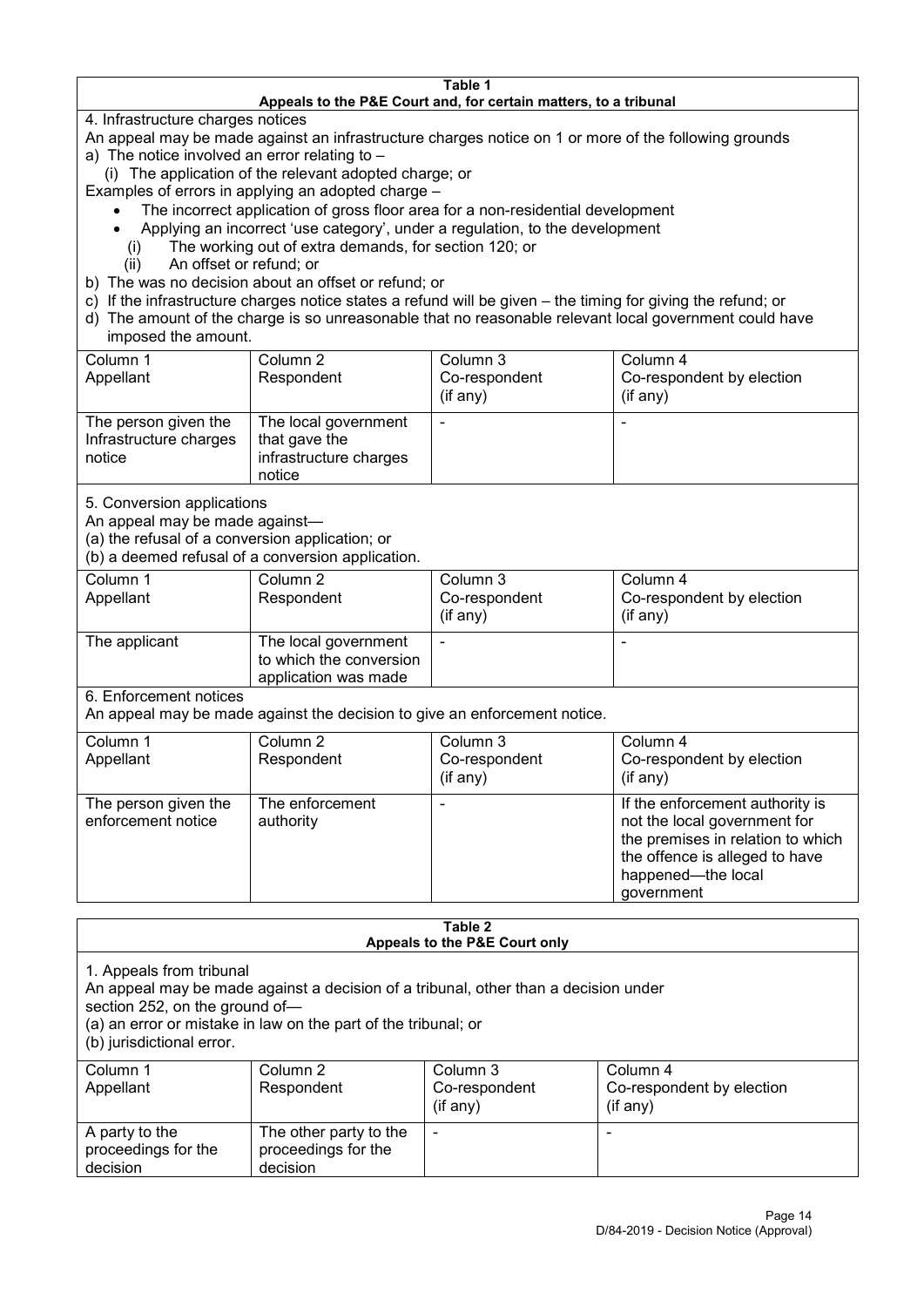#### **Table 2 Appeals to the P&E Court only**

2. Eligible submitter appeals

An appeal may be made against the decision to give a development approval, or an approval for a change application, to the extent that the decision relates to—

(a) any part of the development application for the development approval that required impact assessment; or (b) a variation request.

| Column 1                                                                                                                                                                                                                          | Column 2                                                                                                                   | Column 3                                                                                                                  | Column 4                                             |  |
|-----------------------------------------------------------------------------------------------------------------------------------------------------------------------------------------------------------------------------------|----------------------------------------------------------------------------------------------------------------------------|---------------------------------------------------------------------------------------------------------------------------|------------------------------------------------------|--|
| Appellant                                                                                                                                                                                                                         | Respondent                                                                                                                 | Co-respondent                                                                                                             | Co-respondent by election                            |  |
|                                                                                                                                                                                                                                   |                                                                                                                            | (if any)                                                                                                                  | (if any)                                             |  |
| 1 For a development<br>application-an<br>eligible submitter for<br>the development<br>application<br>2 For a change<br>application-an<br>eligible submitter for<br>the change<br>application                                      | 1 For a development<br>application-the<br>assessment<br>manager<br>2 For a change<br>application-the<br>responsible entity | 1 The applicant<br>2 If the appeal is<br>about a concurrence<br>agency's referral<br>response---the<br>concurrence agency | Another eligible<br>submitter for the<br>application |  |
| $\mathsf{A}$ . Figure 1. The contract of the contract of the contract of the contract of the contract of the contract of the contract of the contract of the contract of the contract of the contract of the contract of the cont |                                                                                                                            |                                                                                                                           |                                                      |  |

3. Eligible submitter and eligible advice agency appeals

An appeal may be made against a provision of a development approval, or failure to

include a provision in the development approval, to the extent the matter relates to—

(a) any part of the development application or the change application, for the development approval, that required impact assessment; or

(b) a variation request.

| Column 1<br>Appellant                                                                                                                                                                                                                                                                         | Column <sub>2</sub><br>Respondent                                                                                          | Column 3<br>Co-respondent                                                                                               | Column 4<br>Co-respondent by election             |
|-----------------------------------------------------------------------------------------------------------------------------------------------------------------------------------------------------------------------------------------------------------------------------------------------|----------------------------------------------------------------------------------------------------------------------------|-------------------------------------------------------------------------------------------------------------------------|---------------------------------------------------|
|                                                                                                                                                                                                                                                                                               |                                                                                                                            | (if any)                                                                                                                | (if any)                                          |
| 1 For a development<br>application-an<br>eligible submitter for<br>the development<br>application<br>2 For a change<br>application-an<br>eligible submitter for<br>the change<br>application<br>3 An eligible advice<br>agency for the<br>development<br>application or<br>change application | 1 For a development<br>application-the<br>assessment<br>manager<br>2 For a change<br>application-the<br>responsible entity | 1 The applicant<br>2 If the appeal is<br>about a concurrence<br>agency's referral<br>response—the<br>concurrence agency | Another eligible submitter for the<br>application |
| 4. Compensation claims<br>An appeal may be made against-<br>(a) a decision under section 32 about a compensation claim; or<br>(b) a decision under section 265 about a claim for compensation; or<br>(c) a deemed refusal of a claim under paragraph (a) or (b).                              |                                                                                                                            |                                                                                                                         |                                                   |
| Column 1<br>Appellant                                                                                                                                                                                                                                                                         | Column 2<br>Respondent                                                                                                     | Column 3<br>Co-respondent<br>(if any)                                                                                   | Column 4<br>Co-respondent by election<br>(if any) |
| A person dissatisfied<br>with the decision                                                                                                                                                                                                                                                    | The local<br>government to which<br>the claim was made                                                                     |                                                                                                                         |                                                   |
| 5. Registered premises                                                                                                                                                                                                                                                                        |                                                                                                                            |                                                                                                                         |                                                   |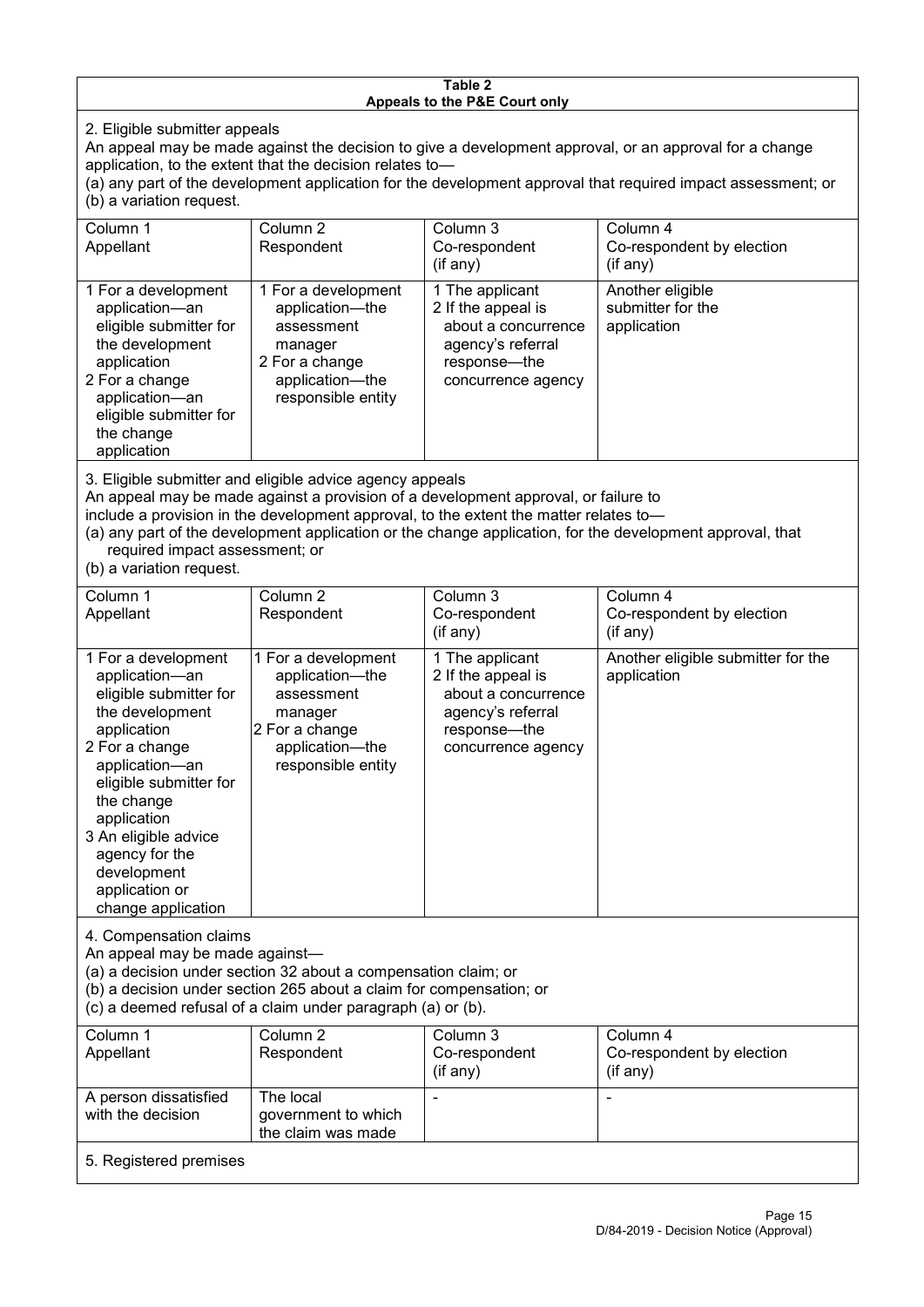| Table 2<br>Appeals to the P&E Court only                                                                                                                                                                                                                                                                             |                                   |                                         |                                                                                                                                                                             |  |
|----------------------------------------------------------------------------------------------------------------------------------------------------------------------------------------------------------------------------------------------------------------------------------------------------------------------|-----------------------------------|-----------------------------------------|-----------------------------------------------------------------------------------------------------------------------------------------------------------------------------|--|
| An appeal may be made against a decision of the Minister under chapter 7, part 4.                                                                                                                                                                                                                                    |                                   |                                         |                                                                                                                                                                             |  |
| Column 1<br>Appellant                                                                                                                                                                                                                                                                                                | Column <sub>2</sub><br>Respondent | Column 3<br>Co-respondent<br>(if any)   | Column 4<br>Co-respondent by election<br>(if any)                                                                                                                           |  |
| 1 A person given a<br>decision notice about<br>the decision<br>2 If the decision is to<br>register premises or<br>renew the<br>registration of<br>premises-an owner<br>or occupier of<br>premises in the<br>affected area for the<br>registered premises<br>who is dissatisfied<br>with the decision                 | The Minister                      |                                         | If an owner or occupier starts the<br>appeal - the owner of the<br>registered premises                                                                                      |  |
| 6. Local laws<br>An appeal may be made against a decision of a local government, or conditions applied,<br>under a local law about-<br>(a) the use of premises, other than a use that is the natural and ordinary consequence of prohibited<br>development; or<br>(b) the erection of a building or other structure. |                                   |                                         |                                                                                                                                                                             |  |
| Column 1<br>Appellant                                                                                                                                                                                                                                                                                                | Column <sub>2</sub><br>Respondent | Column 3<br>Co-respondent<br>(if any)   | Column 4<br>Co-respondent by election<br>(if any)                                                                                                                           |  |
| A person who-<br>(a) applied for the<br>decision; and<br>(b) is dissatisfied with<br>the decision or<br>conditions.                                                                                                                                                                                                  | The local government              |                                         | ٠                                                                                                                                                                           |  |
|                                                                                                                                                                                                                                                                                                                      |                                   | Table 3<br>Appeals to the tribunal only |                                                                                                                                                                             |  |
| 1. Building advisory agency appeals<br>An appeal may be made against giving a development approval for building work to the extent the building<br>work required code assessment against the building assessment provisions.                                                                                         |                                   |                                         |                                                                                                                                                                             |  |
| Column 1<br>Appellant                                                                                                                                                                                                                                                                                                | Column <sub>2</sub><br>Respondent | Column 3<br>Co-respondent<br>(if any)   | Column 4<br>Co-respondent by election<br>(if any)                                                                                                                           |  |
| A building advisory<br>agency for the<br>development application<br>related to the approval                                                                                                                                                                                                                          | The assessment<br>manager         | The applicant                           | 1 A concurrence agency for the<br>development application<br>related to the approval<br>2 A private certifier for the<br>development application<br>related to the approval |  |
| 3. Certain decisions under the Building Act and the Plumbing and Drainage Act<br>An appeal may be made against a decision under-<br>(a) the Building Act, other than a decision made by the Queensland Building and Construction Commission; or<br>(b) the Plumbing and Drainage Act, part 4 or 5.                   |                                   |                                         |                                                                                                                                                                             |  |
| Column 1<br>Appellant                                                                                                                                                                                                                                                                                                | Column <sub>2</sub><br>Respondent | Column 3<br>Co-respondent<br>(if any)   | Column 4<br>Co-respondent by election<br>(if any)                                                                                                                           |  |